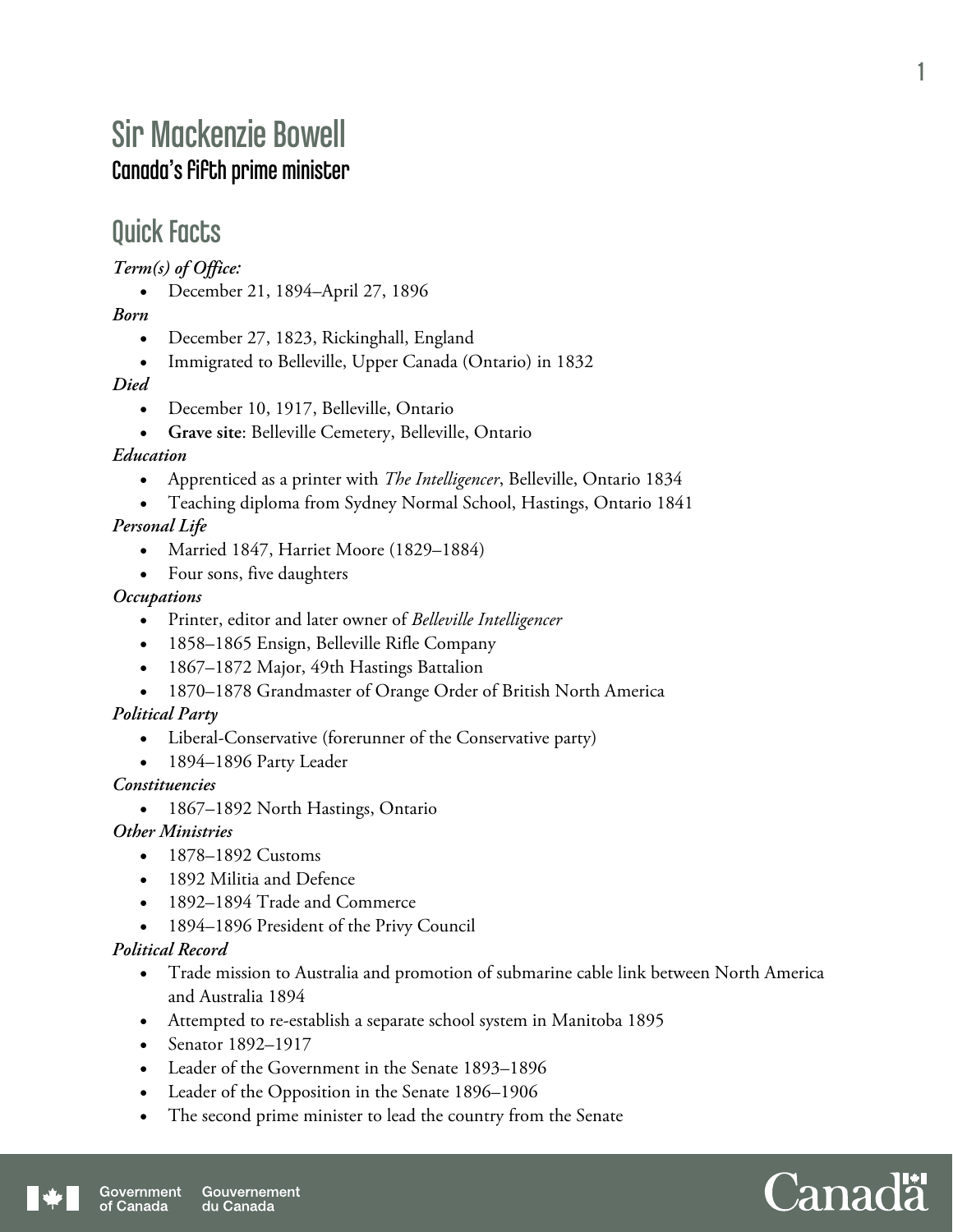## **Biography**

*I am quite convinced from the utterances made by most of the Brethren in the press and on the platform, that they do not understand the question, nor draw the distinction which exists between this matter and the Jesuits' Estates Act.*—Mackenzie Bowell, on Protestant sentiments regarding the Manitoba Schools Question, March 1895

As all prime ministers do at some point in their careers, Mackenzie Bowell found himself promoting a policy that was completely contrary to his personal opinions and public platform. Such is the nature of governing Canada. The Manitoba Schools Question was one of the most divisive issues in Canadian history, pitting Catholics against Protestants, English against French, West against East, provincial government against federal, Liberals against Conservatives, church against state. Since each of these groups overlapped the other, the shifting loyalties of all involved in the Manitoba Schools Question created a quagmire in which Prime Minister Mackenzie Bowell floundered. He bears the unfortunate stigma of being the only prime minister in Canadian history who was forced to resign by his Cabinet.

Mackenzie Bowell was born in Rickinghall, England in 1823 and emigrated with his family in 1832. The Bowells settled in Belleville and young Mackenzie apprenticed with the printer of the local newspaper, *The Intelligencer*. By 1848, Bowell had become the newspaper's owner and editor, with a brief interlude for schooling at Sydney Normal School in Hastings County. In 1858, Bowell joined the Belleville Rifle Company, a militia company of 65 men and served with them, guarding the border of Upper Canada (Ontario) during the American Civil War.

At the age of 19, Bowell joined the Orange Order, a Protestant fraternal society, of which he eventually became Grand Master for British North America in 1870. Nevertheless, his association with extreme Protestantism did not always colour Bowell's politics. In 1863, he ran as a Conservative in Hastings County. The Liberals were campaigning against Roman Catholic rights, a position Bowell refused to take, and he subsequently lost the election. He won in 1867 and held his House of Commons seat in 1874, when the Conservatives lost as a result of the Pacific Scandal. In 1878, Bowell became Minister of Customs, charged with imposing the protective tariffs of the new National Policy. He was Minister of Militia in 1892 and under Prime Minister Thompson, he was minister of the newly created portfolio of Trade and Commerce. During this time he led a trade mission to Australia and organized a colonial conference. By all accounts, Bowell served well in his ministerial duties, but with his elevation to prime minister upon the death of John Thompson, he was promoted beyond his level of competence. Certainly, the Manitoba Schools Question was more than he could handle.

A system of Protestant and Catholic Schools had been established in Manitoba upon its creation as a province in 1870, based on a provision in the British North America Act ensuring minority education rights. In 1890, the Manitoba government abolished public funding for Catholic schools. The law was challenged and overturned by the Supreme Court of Canada, and the decision was

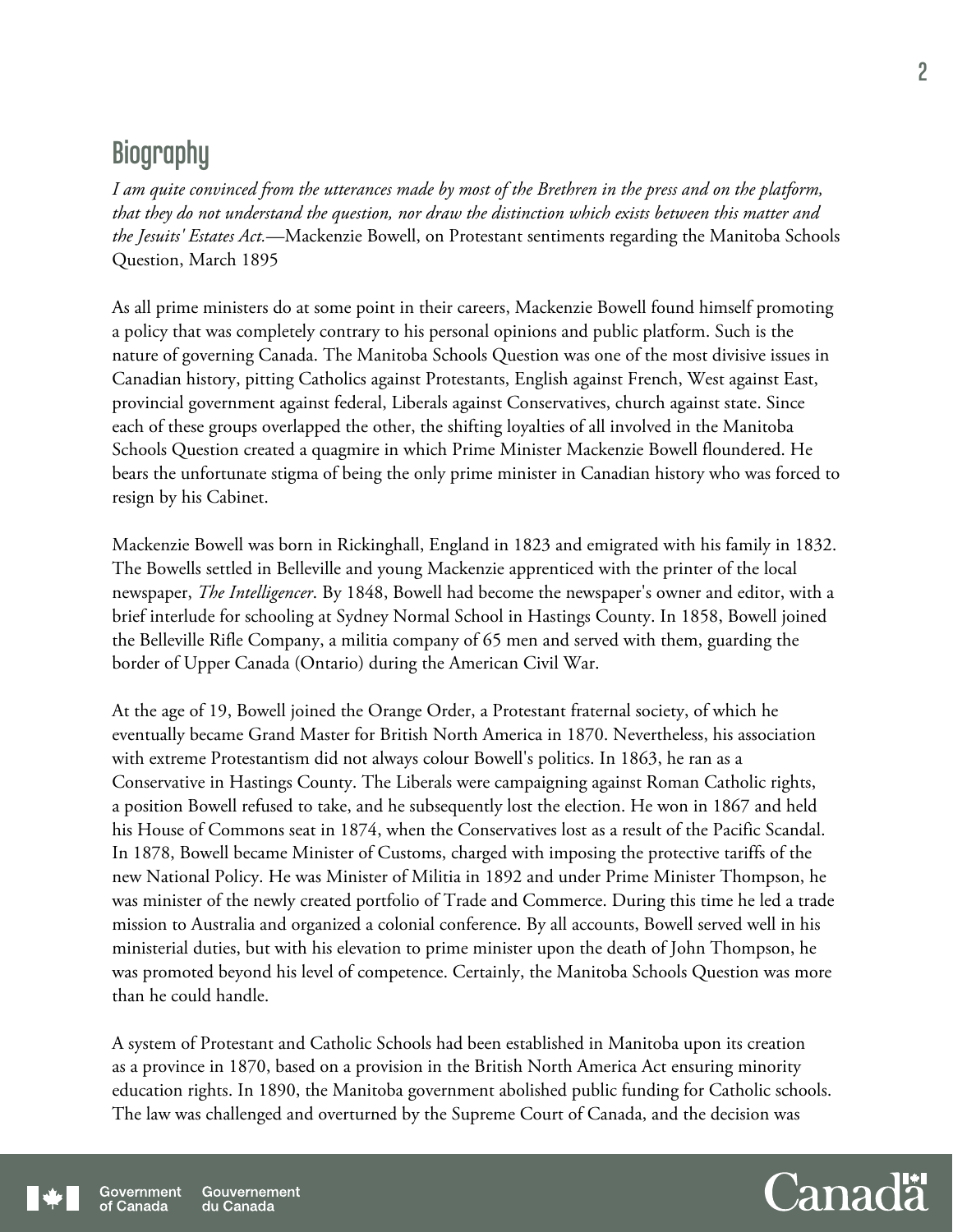reversed again by the Privy Council in England. By 1895, passions in Canada were inflamed over the issue and Parliament had to decide whether or not to override Manitoba's law. Quebec staunchly supported Roman Catholic rights, Manitoba defied the federal government to interfere with its laws and Protestant Ontario supported Manitoba. These divisions prevailed within Bowell's Cabinet, making decisions impossible. As a Senator, Bowell was further hindered because he could not take part in House of Commons debates, and had no reliable minister to represent him there. The dayto-day business of government ground to a halt.

Despite his own religious beliefs, Bowell supported legislation drafted in June 1895 to force Manitoba to reinstate Catholic schools, acknowledging their rights under the British North America Act. However, opposition within Cabinet and his own indecisiveness caused him to postpone the issue for six months. By January 1896, the Cabinet felt Bowell was not competent to lead. Seven ministers resigned in order to force the prime minister to step down. They prevented Bowell from appointing replacements and a government crisis ensued. Ten days later, the situation appeared resolved when six ministers were reinstated and Charles Tupper joined the Cabinet. The governor general had intervened on Bowell's behalf, but Tupper assumed virtual control of the party. At the end of the session, Bowell resigned in favour of Tupper.

Despite his ignominious defeat as prime minister, Bowell remained a Senator, serving as the Senate Leader of the Opposition after the Conservatives lost the 1896 election. He continued in this position until 1906 and remained in the Senate until his death in 1917.

### **Anecdote** "A nest of traitors"

This is what Prime Minister Mackenzie Bowell called his Cabinet ministers when they tried to force him to resign. The relationship between prime minister and Cabinet can be stressful at the best of times, but at the worst of times, it can lead to serious confrontation. Mackenzie Bowell has the dubious honour of being the only Canadian prime minister forced from office by his Cabinet.

Bowell was appointed prime minister by the governor general in December 1894, after the sudden death of Prime Minister Sir John Thompson. By this time, the nation and the government were seriously divided over the Manitoba Schools Question concerning Catholic education rights. Bowell's attempts to remedy the situation were hampered by his own indecisiveness and conflicting loyalties within Cabinet. Because he was a Senator, Bowell could not argue for his policies in House of Commons debates.

By January 1896, he had lost the confidence of his Cabinet and a plot was hatched to replace him with Charles Tupper, who was High Commissioner to Britain at the time. Seven ministers resigned and picketed any possible successors upon their arrival in Ottawa. All government activity was halted. The governor general intervened on Bowell's behalf and gained him a three-month reprieve. In April 1896, he submitted to the "nest of traitors" and resigned in favour of Tupper.